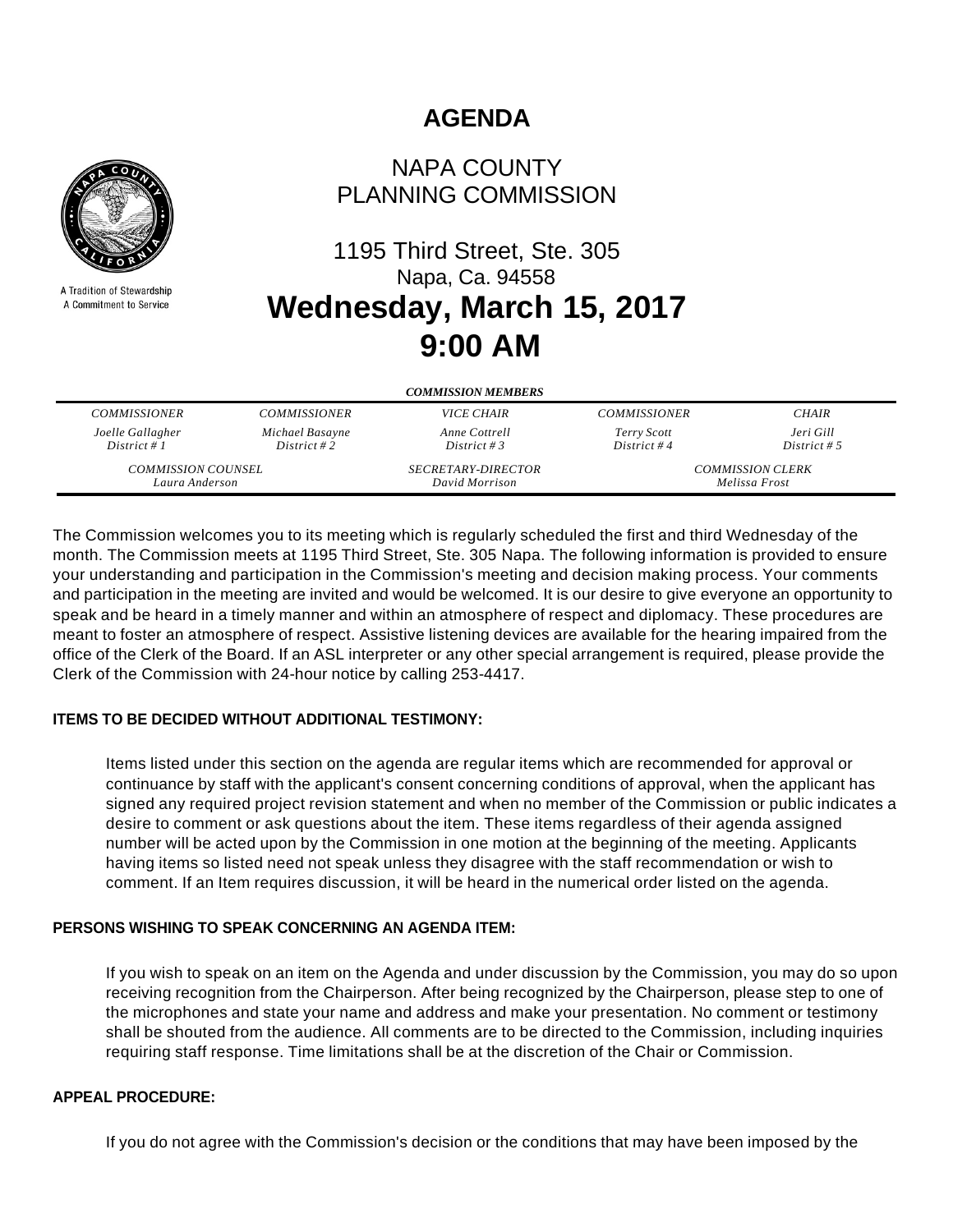Commission in approving an agenda item, you may appeal the Commission's action to the Napa County Board of Supervisors. Appeals may be limited to those issues raised at the public hearing relating to the agenda item or to written correspondence delivered to the Planning Commission at or prior to the public hearing. For additional information concerning the County's Ordinance requirements for filing an appeal or to obtain the required forms to file an appeal, please stop at the front counter in the County Executive Office/Clerk of the Board, 1195 Third Street, Suite 305 in Napa. If you have any question concerning the appeals procedure, please call (707) 253 4580 $\heartsuit$  and request assistance.

All materials relating to an agenda item for an open session of a regular meeting of the Planning Commission which are provided to a majority or all of the members of the Commission by Commissioners, staff or the public within 72 hours of but prior to the meeting will be available for public inspection, at the time of such distribution, in the office of the Clerk of the Planning Commission, 1195 Third Street, Suite 210, Napa, California 94559, Monday through Friday, between the hours of 8:00 a.m. and 5:00 p.m., except for County holidays. Materials distributed to a majority or all of the members of the Commission at the meeting will be available for public inspection at the public meeting if prepared by the members of the Commission or County staff and after the public meeting if prepared by some other person. Availability of materials related to agenda items for public inspection does not include materials which are exempt from public disclosure under Government Code sections 6253.5, 6254, 6254.3, 6254.7, 6254.15, 6254.16, or 6254.22.

**Agenda available on line at www.countyofnapa.org**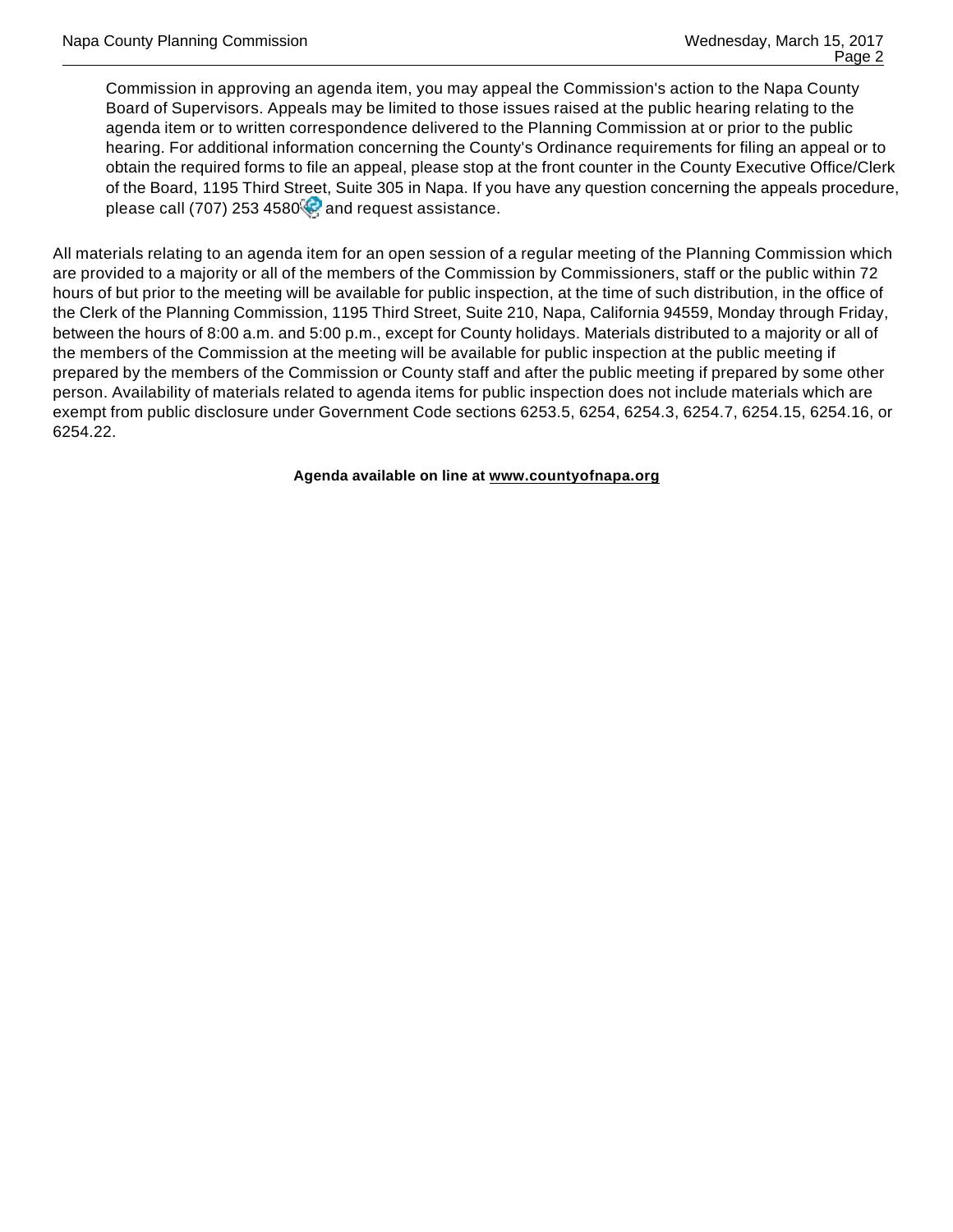#### **1. CALL TO ORDER / ROLL CALL**

#### **2. PLEDGE OF ALLEGIANCE**

#### **3. CITIZEN COMMENTS AND RECOMMENDATIONS**

The Commission invites Citizen comments and recommendations concerning current issues and future prospects of a planning nature which are within the jurisdiction of the Planning Commission. Anyone who wishes to speak to the Commission on such a matter, if it is not on the agenda, may do so at this time.

#### **4. APPROVAL OF MINUTES**

Clerk of the Commission requests approval of Minutes for the meeting held on: March 01,2017 (All Commissioners present)

#### **5. DIRECTOR'S REPORT**

- BOARD OF SUPERVISORS ACTIONS
- OTHER DEPARTMENT ACTIVITIES
- **6. AGENDA REVIEW**
- **7. DISCLOSURES**

#### **8. PUBLIC HEARING ITEMS**

#### **A. SOUTH WHITEHALL LANE DEVELOPMENT, LLC / WHL WINERY / USE PERMIT (P15-00215-UP) & ROAD AND STREET STANDARDS EXCEPTION REQUEST**

**CEQA Status**: Consideration and possible adoption of a Negative Declaration. According to the proposed Negative Declaration, the proposed project would not have any potentially significant environmental impacts. The project site is not included on a list of hazardous materials sites compiled pursuant to Government Code Section 65962.5.

**Request:** Approval of a Use Permit to allow the construction of a new 10,000 gallon winery with the following characteristics: (a) a new 6,812 sq. ft. winery building with an 1,230 sq. ft. unenclosed covered crush pad area, bottling to be handled by a mobile bottling service on an as needed basis within the unenclosed crush pad area; (b) a 384 sq. ft. pump house and trash enclosure; (c) on-site parking for two (2) vehicles; (d) a new driveway adjoining the west property line; (e) fewer than 10 full and part time employees; (f) hours of operation from 6:00 AM to 6:00 PM, seven days per week; (g) four (4) water storage tanks with a capacity of 10,000 gallons each for fire protection, domestic and irrigation; and (h) Installation of a wastewater treatment system. No tours and tastings or marketing events are proposed. The request also includes an exception to the County's Road and Street Standards (RSS) to allow widths of less than 22-feet for two existing portions of the South Whitehall Lane shared access drive. The project is located on a 19.97-acre parcel within the Agricultural Preserve (AP) zoning district on the southeast side of South Whitehall Lane (a shared private access drive), approximately 630-feet west of the bend in the road or approximately 0.6 miles south of Whitehall Lane. 1561 South Whitehall Lane, St. Helena, CA 94574. APN: 027-460-013.

**Staff Recommendation:** Continue the item to the regular meeting of April 5, 2017.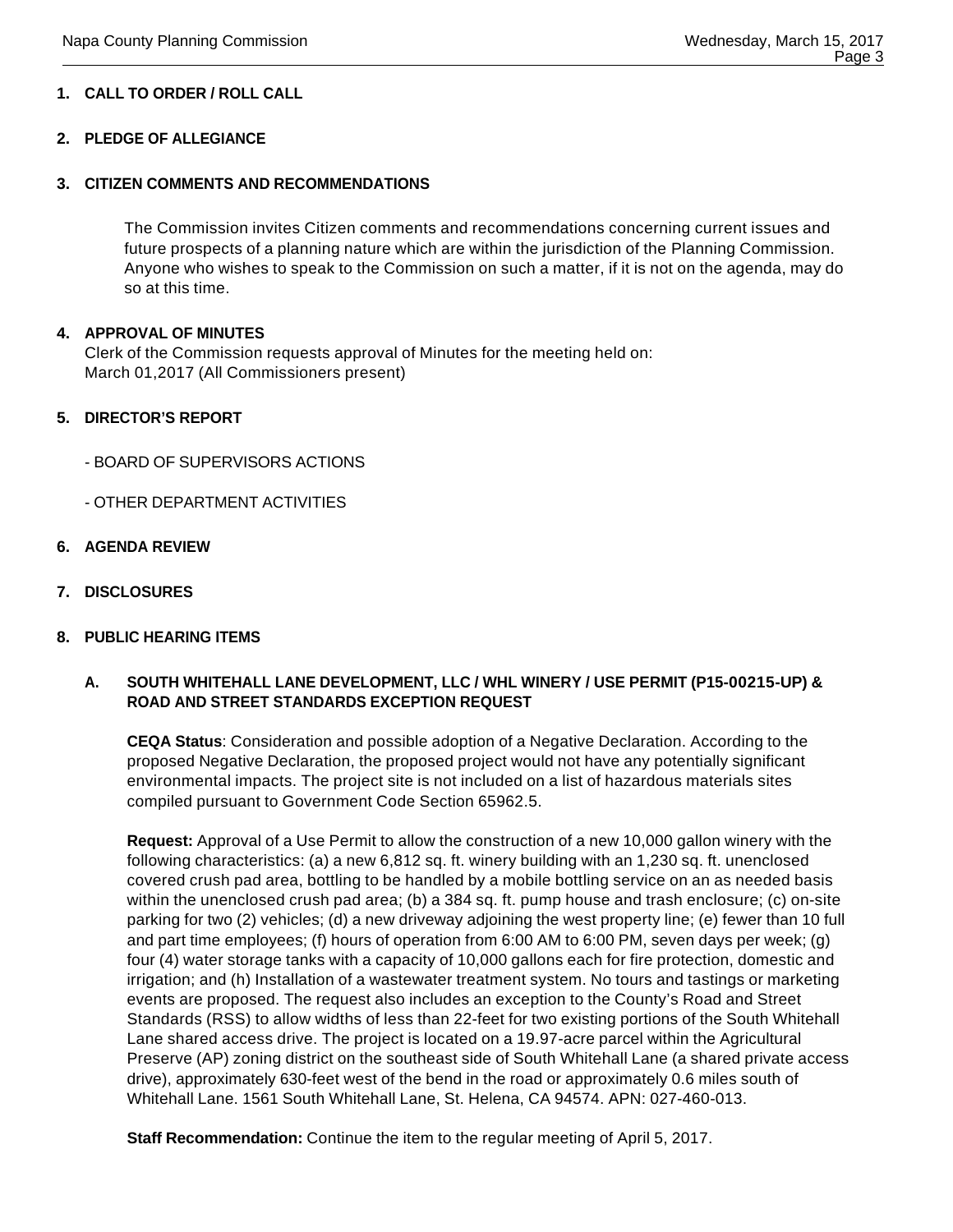**Staff Contact:** Sean Trippi, Project Planner, (707) 299-1353<sup>8</sup> or sean.trippi@countyofnapa.org

**Applicant Contact:** Donna B. Oldford, Plans4Wine, 2620 Pinot Way, St. Helena, CA 94574, (707) 963-5832

#### **ITEM CONTINUED FROM THE FEBRUARY 15, 2017 PLANNING COMMISSION MEETING.**

#### **B. RAYMOND VINEYARD AND CELLAR, INC. / RAYMOND – TICEN RANCH WINERY / USE PERMIT MAJOR MODIFICATION #P15-00307 – MOD**

**CEQA Status:** Consideration and possible adoption of a Mitigated Negative Declaration (MND) and Mitigation Monitoring and Reporting Program (MMRP). According to the MND, the proposed project would not have any potentially significant environmental impacts after implementation of mitigation measures related to potential impacts to Biological Resources and Tribal Cultural Resources. This proposed project site is not on any lists of hazardous waste sites enumerated under Government Code Section 65962.5.

**Request:** Approval of a Major Modification (P15-00307 – MOD) to amend the existing entitlements allowing the operation of Raymond Vineyard and Cellars' Winery (Raymond Winery) with visitation and marketing events at 849 Zinfandel Lane, south of the City of St. Helena. The request consists of operational changes that include: 1) addition of the Ticen Ranch property, located at 1584 St. Helena Highway, into Raymond Winery operations, with conversion of the Ticen Ranch residence and barn into winery visitation and administration space; 2) extension of winery operating hours until 11:00 p.m. during harvest (August through November) and visitation hours until 6:30 p.m. year round; 3) allowance for on-site consumption of wine in specified areas on the properties; and 4) allowance for up to half of Raymond Winery's currently permitted, annual marketing events to be held outdoors. The request includes modifications to the development of the Raymond Winery and Ticen Ranch parcels that include a new access driveway to the Raymond Winery from St. Helena Highway and across the Ticen Ranch parcel, as well as construction of a vineyard viewing platform, 61 new parking stalls between the two existing parcels, improvements to the existing sanitary wastewater treatment system, and installation of two, 10,000-gallon, water storage tanks. The application also includes requests to legitimize an existing, noncompliant number of employees (90 full-time, parttime and seasonal) and additional site modifications and conversions of building use that are already in place but that were completed without benefit of County permit approvals. The properties at 849 Zinfandel Lane and 1584 St. Helena Highway (Assessor's Parcel Nos. 030-270-013 and 030- 270-012, respectively) are under common ownership, have a General Plan land use designation of Agricultural Resource (AR) and are located in the Agricultural Preserve (AP) District.

**Staff Recommendation:** Adopt the MND and MMRP and approve the requested Use Permit Major Modification, as conditioned.

Staff Contact: Dana Ayers, Planner III; (707) 253-4388<sup>0</sup> or email address dana.ayers@countyofnapa.org

Applicant's Representative: Donna Oldford, Plans4Wine; (707) 963-5832<sup>(2)</sup> or email address DBOldford@aol.com

#### **ITEM CONTINUED FROM JANUARY 18 AND FEBRUARY 1, 2017, REGULAR MEETINGS**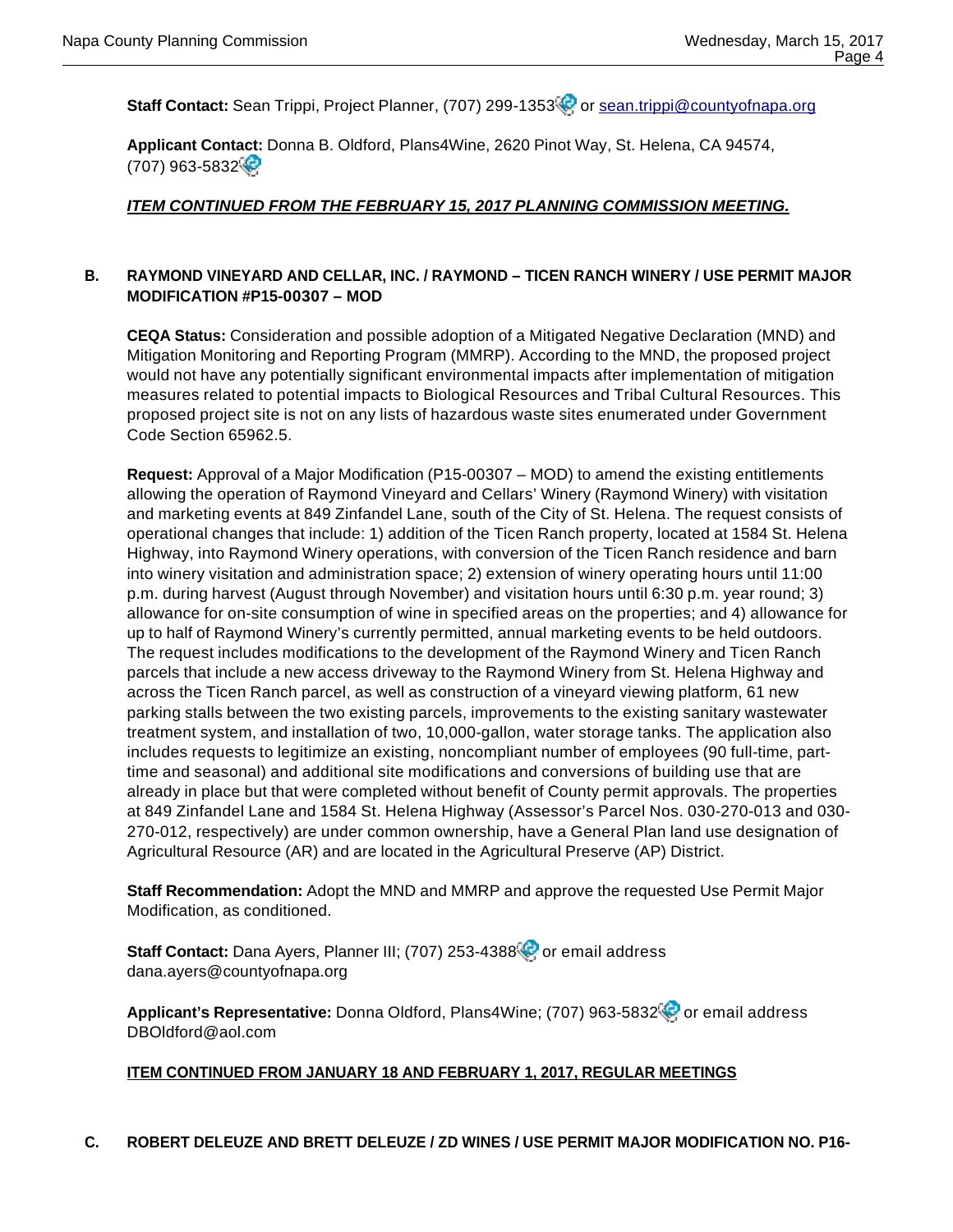#### **16-00026-MOD**

**CEQA Status:** Consideration and possible adoption of Categorical Exemptions Class 1: It has been determined that this type of project does not have a significant effect on the environment and is exempt from the California Environmental Quality Act. [See Section 15301, Existing Facilities, which may be found in the guidelines for the implementation of the California Environmental Quality Act at 14 CCR §15301; see also Napa County's Local Procedures for Implementing the California Environmental Quality Act, Appendix B, under Class 1 (Existing Facilities), #1(a) reconstructing, resurfacing, and/or seal coating of the pavement]. This project is not on any lists of hazardous waste sites enumerated under Government Code Section 65962.5.

**Request**: Approval of a Major Modification to an existing 70,000 gallon winery (#U-697778 and #U-90- 42) to allow the following: 1) re-allocate and rearrange the 33 existing parking spaces and add approximately  $\pm$ 729 sq. ft. of pervious surfaces to the existing asphalt surface to allow all parking stalls a full nineteen feet in length; 2) re-allocate 56 sq. ft. of existing building area to expand the 815 sq. ft. second floor tasting room area to a total of 871 sq. ft.; 3) remodel and expand the existing 622 sq. ft. second floor deck, adding a partial covering for a total of 1,228 sq. ft. in area; 4) to confirm 25 full-time employees, 10 part-time employees; 5) to confirm the daily visitation level of 225 visitors; and, 6) to modify the on-premises consumption of wine condition (Permit #P14-00041 VMM) to include the "Vineyard View Room" with "Deck A and Deck B", in accordance with Business and Professions Code Sections 23358, 23390 and 2.3396.5. There is no expansion in the footprint of the winery building or increase in production. The project is located on a  $5.75\pm$  acre parcel on the west side of Silverado Trail, approximately one mile northwest of Skellenger Lane and one mile southeast of Sage Canyon Rd., within the Agriculture, Watershed and Open Space General Plan land use designation and within the Agricultural Preserve zoning district. 8383 Silverado Trail, Napa. APN: 030-200-005.

**Staff Recommendation**: Find the project Categorically Exempt from CEQA and approve the Use Permit Major Modification, as conditioned.

Staff Contact: Wyntress Balcher, Planner II, (707) 299-1351<sup>(2)</sup> or wyntress.balcher@countyofnapa.org

Applicant Contact: David B. Gilbreth, 1152 Hardman Ave, Napa, CA 94558, 707-337-6412<sup>(2)</sup>; davidgnapa@icloud.com

#### **9. ADMINISTRATIVE ITEMS**

#### **10. DEPUTY DIRECTOR'S REPORT**

- DISCUSSION OF ITEMS FOR THE **APRIL 05, 2017 REGULAR MEETING**
- CODE COMPLIANCE REPORT
- ZONING ADMINISTRATOR ACTIONS
- OTHER PENDING PROJECTS' STATUS
- **11. COMMISSIONER COMMENTS / COMMITTEE REPORTS**
- **12. FUTURE AGENDA ITEMS**